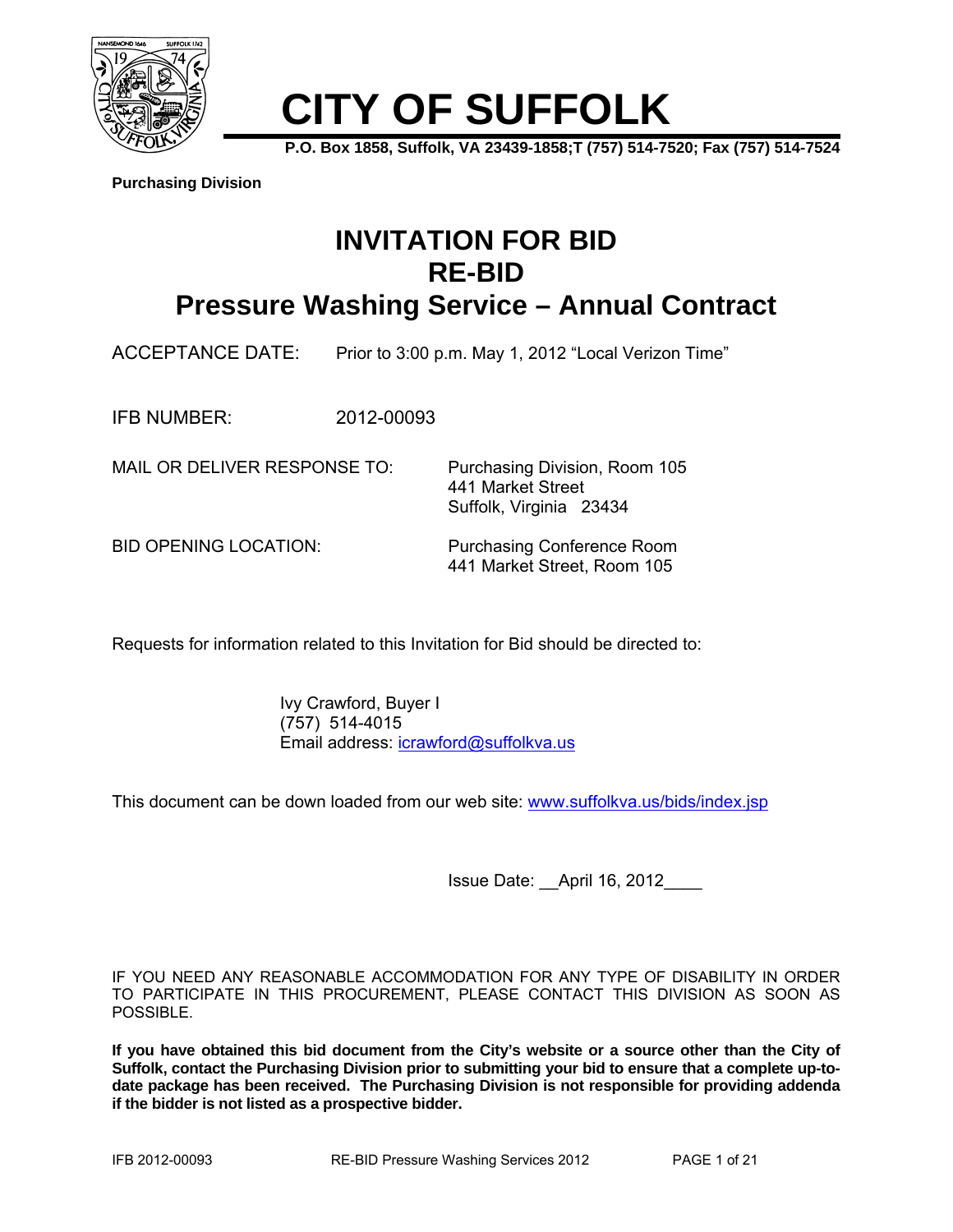#### **INVITATION FOR BID**

#### **PRESSURE WASHING SERVICES – Annual Contract**

#### **SECTION/TITLE**

BID PRICING FORM AND OTHER FORMS TO BE EXECUTED BY THE BIDDER

Prepared By: <u>Novice and VCA</u> Date: April 16, 2012 **Buyer I**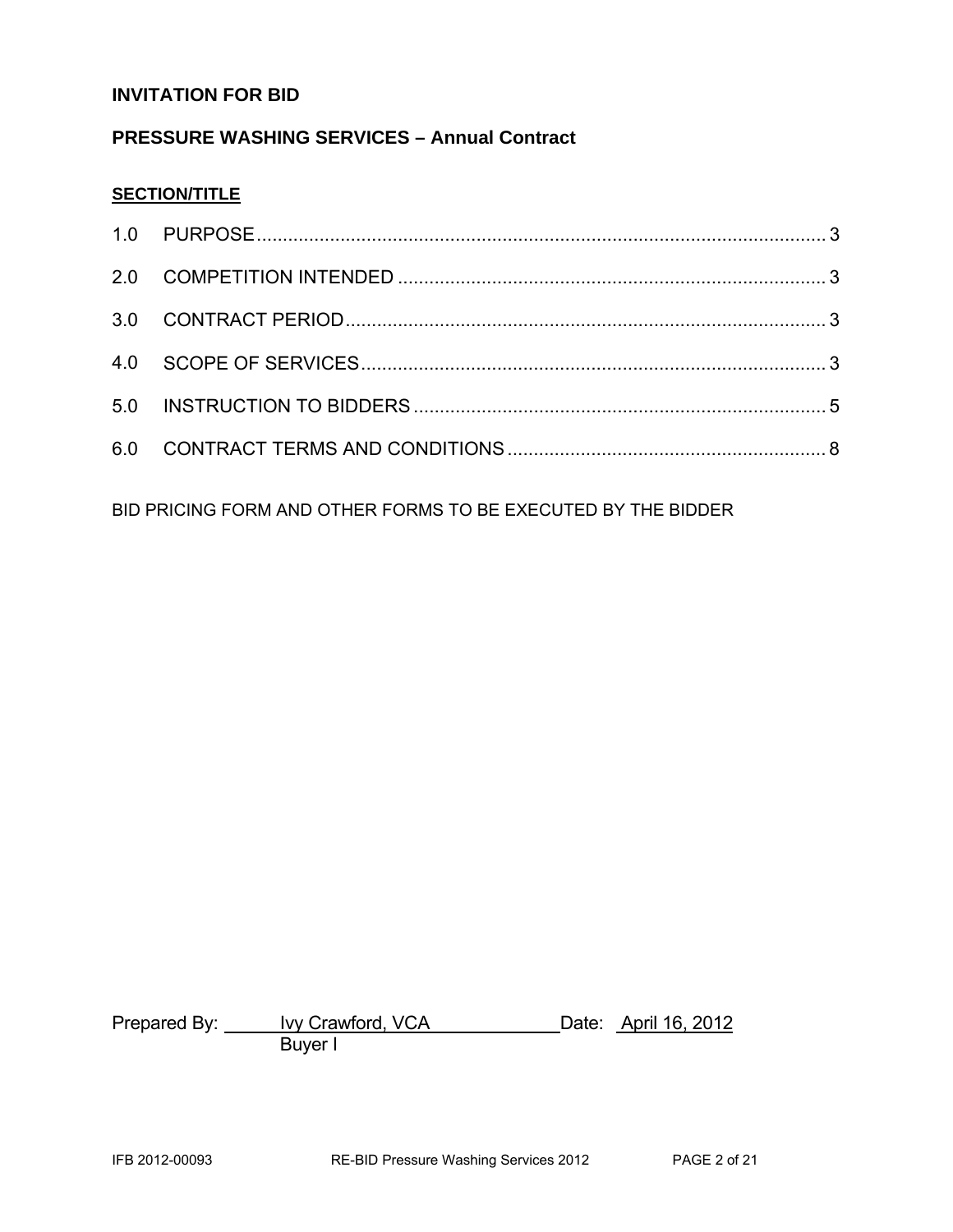#### **PRESSURE WASHING SERVICES – Annual Contract**

#### **1.0 PURPOSE**

The intent of this Invitation for Bid is to hire one contractor to provide all labor, equipment, vehicles/transportation, permits and fees, and associated insurance required to provide annual pressure washing services on an as needed basis for all City agencies/departments in accordance with all specifications, terms and conditions herein.

#### **2.0 COMPETITION INTENDED**

It is the City's intent that this Invitation for Bid (IFB) permits competition. It shall be the bidder's responsibility to advise the Purchasing Agent in writing if any language, requirement, specification, etc., or any combination thereof, inadvertently restricts or limits the requirements stated in this IFB to a single source. Such notification must be received by the Purchasing Agent not later than five (5) days prior to the date set for bids to close.

#### **3.0 CONTRACT PERIOD**

The contract shall cover the period from date of award through May 31, 2013.

This contract may be renewed based on the terms and conditions at the expiration of its term by mutual agreement of the contractor and the City. The City reserves the option to renew this agreement for two (2) additional one-year periods.

Notice of intent to renew will be given to the Contractor in writing by the City, normally sixty (60) days before the expiration date of the current contract.

#### **4.0 SCOPE OF SERVICES**

#### 4.1 General

Pressure Washing is sometimes called steam cleaning (230 degrees F or higher), water jetting, or power washing; any process or system using pressurized water (1000-5000 psi) for cleaning, demolition, paint and grime removal, removal of molds, dust, mud and dirt from surfaces of building.

Contractor shall clean and wash all exterior walls and exterior windows on every floor of building requested to be cleaned. Contractor shall pressure wash, clean and disinfect the exterior window ledges on and above second floor to ensure removal of bird droppings and nests.

Provide covering of all condenser fan units. Provide protective screens for drains as necessary, to prevent clogging.

Use caution in power washing as not to break the seals of the windows, resulting in leaks and damages inside the building. In the event of leakage or damages to the interior offices as a result of excessive pressure, the contractor will be held responsible for repairs.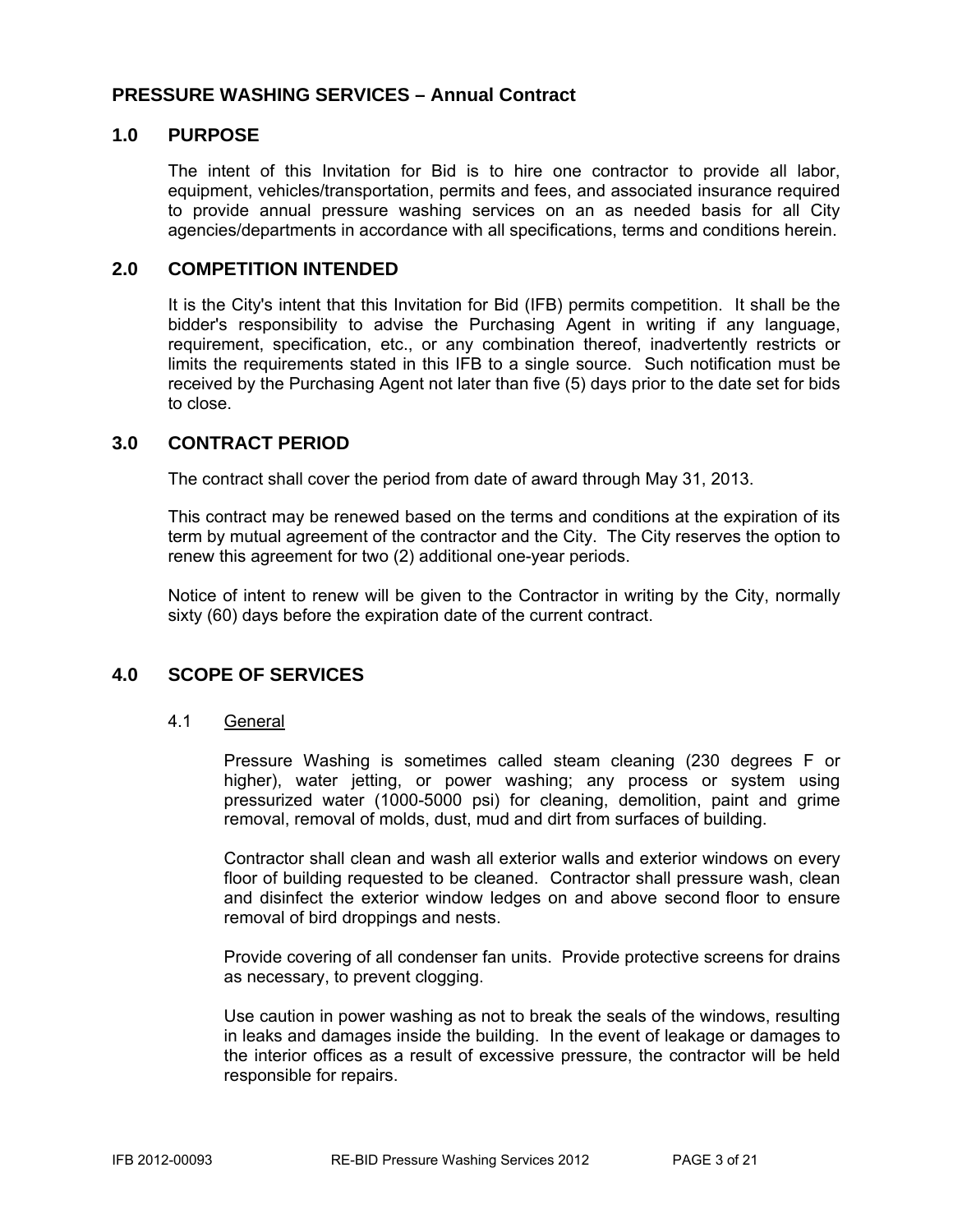High-pressure water at medium pressure, in combination with special chemicals, aids in the removal of graffiti. This process (especially when the water is hot) is used as a quick rinse of the softened graffiti. Do not use a pressurized mixture of air/sand or water/sand to blast off the surface of the vandalized area, thus etching the surface and therefore making it extremely difficult for anyone to ever use high-pressure cleaning as a follow-up process. Sandblasting, when used in graffiti removals, often over cleans a surface and is capable of leaving a permanent scar on the building surface. Sandblasting graffiti is not an accepted removal process. Environmentally safe chemicals and necessary solvents may be used to remove graffiti upon request.

#### 4.4 Damages

The Contractor shall be held responsible for any acts of his/her employees. All damages, if any, shall be repaired to the complete satisfaction of the City.

Upon occurrence, the Contractor must immediately notify the owner of any damage made by his work force or any damage that may be discovered as the work progresses. Any damage not properly identified to the City shall be assessed to the Contractor.

The Contractor, along with a City representative, shall assess any damages that may have occurred to the buildings/offices during the process of the move within 48 hours after the move. Assessment of equipment and furniture damage must occur within one week from time of complaint by the City. Repairs to damaged space, furniture, or equipment shall be completed to the City's sole satisfaction within twenty (20) working days after identification of the damage.

#### 4.5 Price Increase

Contractor's rates shall remain firm during the original contract period. Rates for any renewal period may be increased/decreased prior to the renewal period upon approval by the City. Any increase in price shall not exceed the increase in the latest Consumer Price Index for Urban Wage Earners and Clerical Workers (CPI-W) for Other Services or manufacturers increase for materials provided as part of the contract for the previous on-year period. Written notice of any price increase/decrease shall be given to the City at least sixty (60) days prior to the renewal period.

#### 4.6 Bid Evaluation and Award

If awarded, the bid shall be awarded to the lowest responsive and responsible bidder. In determining the lowest bidder, the following factors shall be considered:

- Pricing as outlined on the BID FORM.
- Ability, capability, and skill of the bidder to perform the contract within the time frame(s) specified.
- The character, integrity, reputation, judgment, experience and efficiency of the bidder.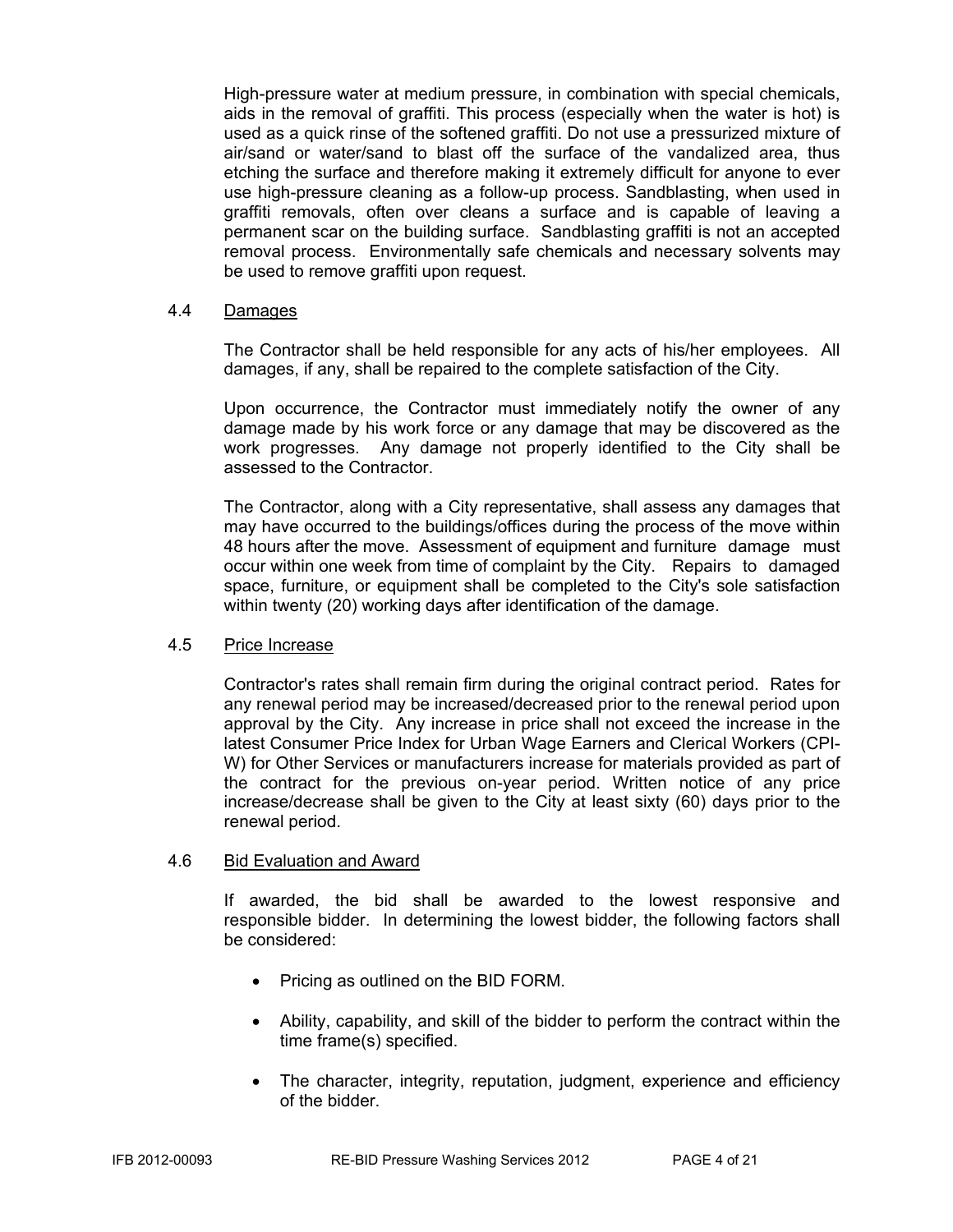- The quality of performance of previous contracts.
- The financial resources and ability of the bidder to perform the contract.

#### **5.0 INSTRUCTION TO BIDDERS**

#### 5.1 Submission of Bids

Pricing must be submitted on the Invitation for Bid pricing form only; failure to submit a bid on the official City form provided for that purpose shall be a cause for rejection of the bid. Include other information as requested or required. All bids shall be submitted in a sealed envelope and properly identified with the IFB number, IFB name and time and date of opening. The Bid may not be changed by markings on the envelope. Only the amounts indicated on the Bid Form will be considered in determining the final Bid Amount. Bids must be received by the Finance Department/Purchasing Division no later than the time specified on the opening date. *Bids may be mailed to City of Suffolk, Purchasing Division, P.O. Box 1858, Suffolk, VA 23439-1858 or hand delivered to 441 Market Street, Room 105, Suffolk, Virginia 23434*. Faxed and e-mailed bids shall not be accepted. It is the bidder's responsibility to ensure the bid is received prior to the bid acceptance time. The official time for bid acceptance deadline shall be provided via electronic date/time stamp as monitored by Purchasing staff.

#### 5.2 City Contacts

Questions related to bid submittals should be directed to:

 Ivy Crawford VCA (757) 514-4015 icrawford@suffolkva.us

Ivy Crawford, Buyer I, is the designated authorized spokesperson for the City of Suffolk with respect to this IFB. All questions should be directed to the Buyer's attention. The respondents to this IFB shall not contact, either directly or indirectly, any other employee or agent of the City regarding this IFB. This prohibition shall also extend to the Suffolk City Council and locally elected officials. Any such unauthorized contact may disqualify the bidder from this procurement.

#### 5.3 Firm Pricing

Bid price must be firm for City acceptance for ninety (90) days from bid opening date.

#### 5.4 Unit Price

Bid unit price on quantity specified – extend and show total. In case of errors in extension, unit prices shall govern. Bids subject to unlimited price increases will not be considered.

#### 5.5 Contract Quantities

The quantities specified in the Invitation for Bid are estimates only, and are given for the information of bidders and for the purpose of bid evaluation. They do not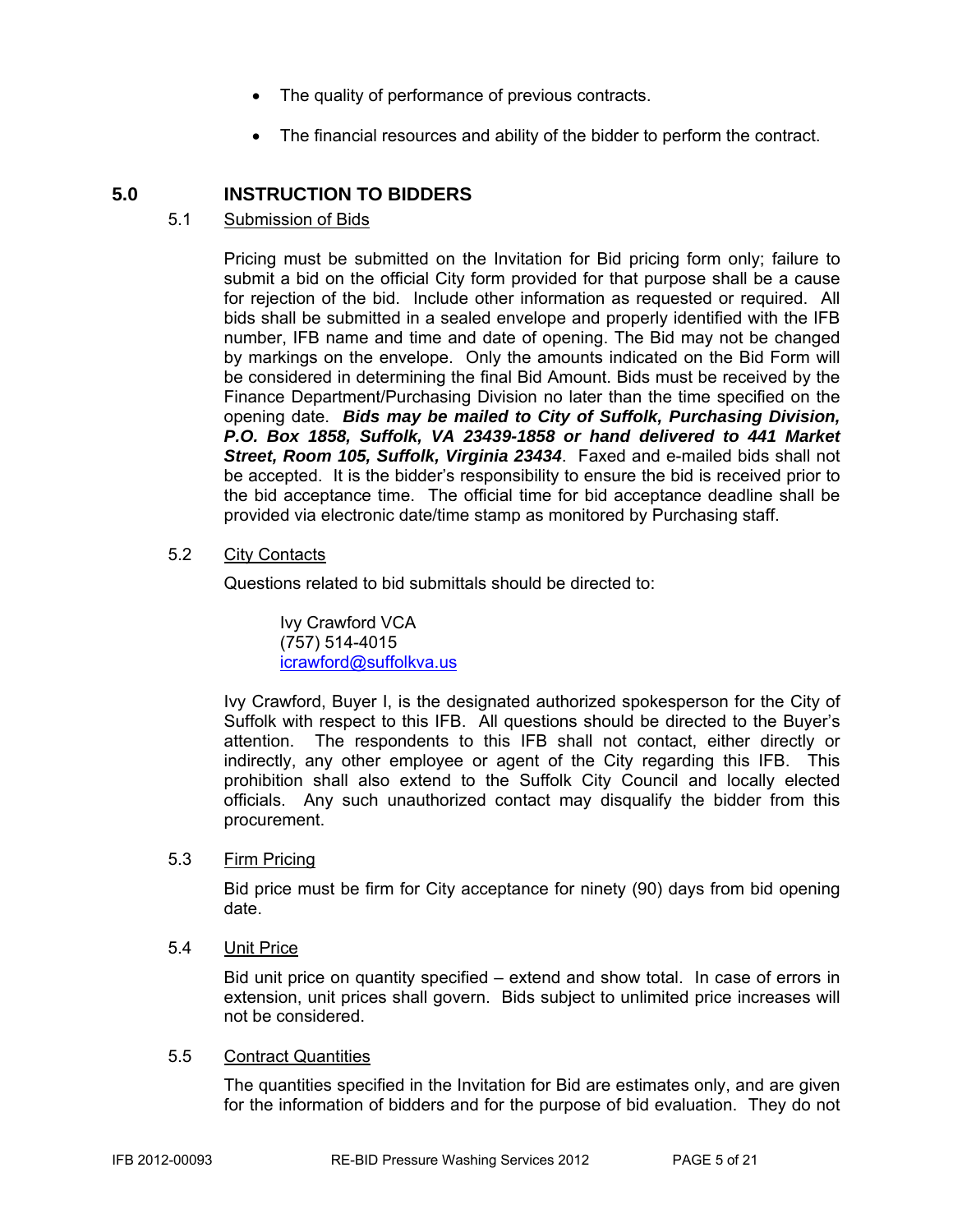indicate the actual quantity, which will be ordered, since such volume will depend upon requirements, which develop during the contract period.

Quantities shown shall not be construed to represent any amount which the City shall be obligated to purchase under the contract, or relieve the contractor of his obligation to fill all orders placed by the City.

#### **NO BID WILL BE CONSIDERED WHICH STIPULATES THAT THE CITY OF SUFFOLK SHALL GUARANTEE A SPECIFIC AMOUNT OF WORK.**

#### 5.6 Authority to Bind Firm in Contract

Bids must include full legal firm name and address of bidder. Failure to manually sign bid may disqualify it. Person signing bid should show Title or Authority to bind the firm in a Contract.

#### 5.7 Withdrawal of Bids

Bids may be withdrawn any time prior to the bid opening. Withdrawal of bids may be accomplished by submitting such request in writing on the issuing company's letterhead either in person or by certified mail. No bids may be withdrawn after the established bid opening date or time, unless the purchaser has extended the opening date.

#### 5.8 Rejection of Bid

The City reserves the right to waive any technical errors in bids received and/or to reject any and all bids. Without limiting the generality of the foregoing, any bid which is incomplete, obscure, or irregular may be rejected; any bid failing to comply with all terms and conditions or failing to conform to the specifications may be rejected; any bid having interlineations, erasures, or corrections not appropriately initialed by the bidder may be rejected; and any bid accompanied by an insufficient or irregular bid security may be rejected.

#### 5.9 Late Bid

Late bids will be returned to bidder unopened, if opening date and bidder's return address is shown on the container. Late bids shall not be accepted. It is the responsibility of the bidder to ensure the bid is received prior to the bid acceptance time.

#### 5.10 Rights of the City

The City reserves the right to accept or reject all or part of any bid, waive any informality and award the contract to the lowest responsive and responsible bidder to best serve the interest of the City.

#### 5.11 Use of Contract by Other Public Bodies

Bidders are advised that the resultant contract may be extended, with the authorization of the Bidder, to other public bodies, or public agencies or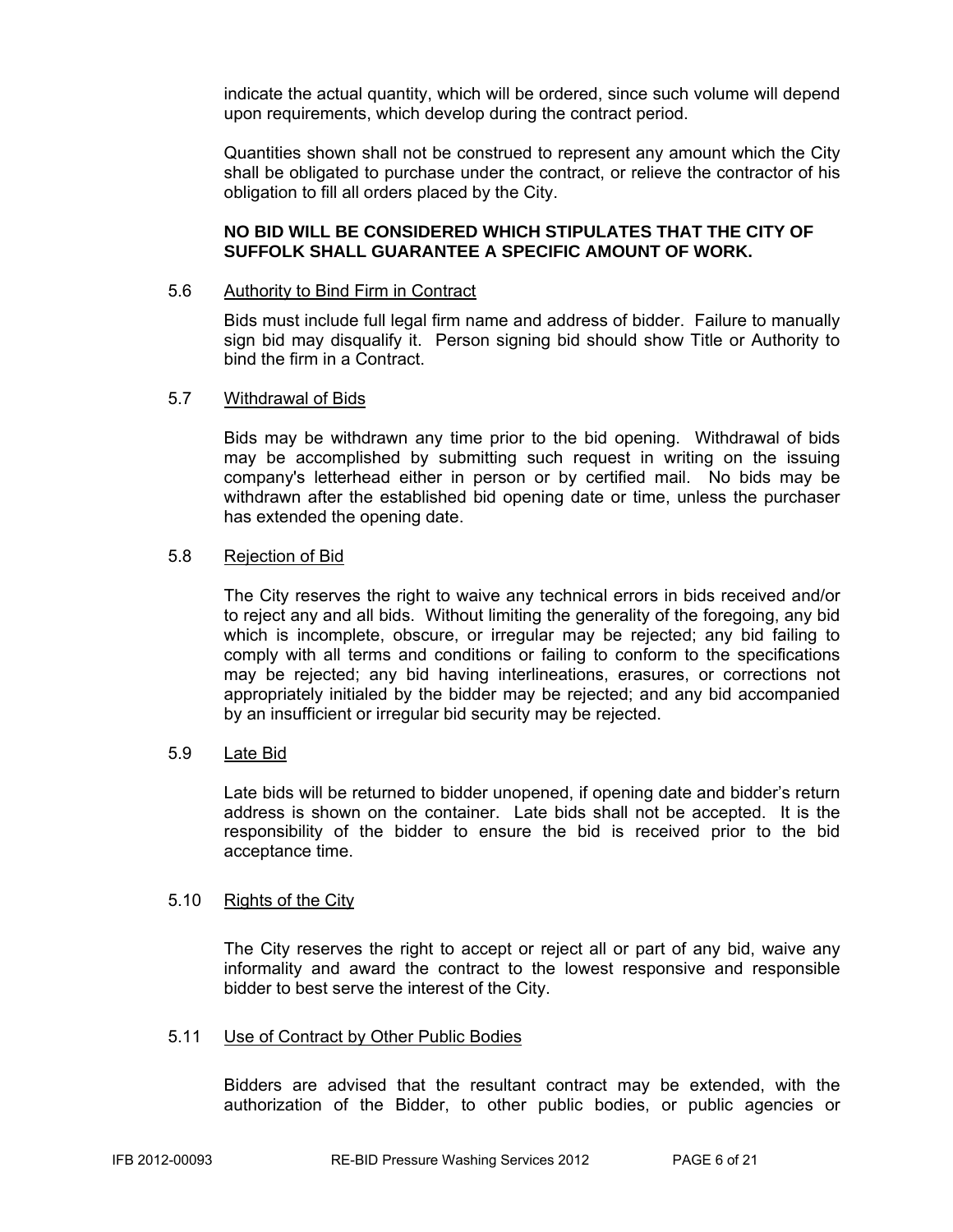institutions of the United States to permit their use of the contract at the same prices and/or discounts and terms and conditions of the resulting contract. If any other public body decides to use the final contract, the Contractor shall deal directly with the public body concerning the placement of orders, issuance of the purchase orders, contractual disputes, invoicing and payment. The City of Suffolk acts only as the "Contracting Agent" for these public bodies. Failure to extend a contract to a public body will have no effect on consideration of your bid.

It is the Contractor's responsibility to notify the public body(s) of the availability of the contract(s).

Other public bodies desiring to use the contract shall make their own legal determination as to whether the use of this contract is consistent with their laws, regulations and other policies.

Each public body has the option of executing a separate contract with the Contractor(s). Public bodies may add terms and conditions required by statue, ordinances, and regulations, to the extent that they do not conflict with the contract terms and conditions. If, when preparing such a contract, the general terms and conditions of a public body are unacceptable to the Contractor, the Contractor may withdraw its extension of the award to that public body.

The City of Suffolk shall not be held liable for any costs or damages incurred by another public body as a result of any award extended to that public body by the Contractor.

#### 5.12 Inclement Weather/Closure of City Hall

If City Hall is closed for business at the time scheduled for bid opening, for whatever reason, sealed bids will be accepted and opened on the next scheduled business day, at the originally scheduled time.

#### 5.13 Announcement of Award

Upon the award or the announcement of the decision to award a contract as a result of this solicitation, the City will publicly post such notice on the bulletin board located outside of Room 105 of the Purchasing Division and/or on the City's web site, www.suffolkva.us for a minimum of ten (10) days.

#### 5.14 Taxes in Arrears

No bid or proposal will be accepted from or contract awarded to any person, firm or corporation that is in arrears, or is in default to the City upon any debt or contract, or that is a defaulter as surety or otherwise upon any obligation to the City.

#### 5.15 Bidder Qualification

Only bids from established contractors for work similar in scope to work herein shall be considered; the City reserves the right to request specific reference information prior to award. Bidder shall demonstrate that he has adequate and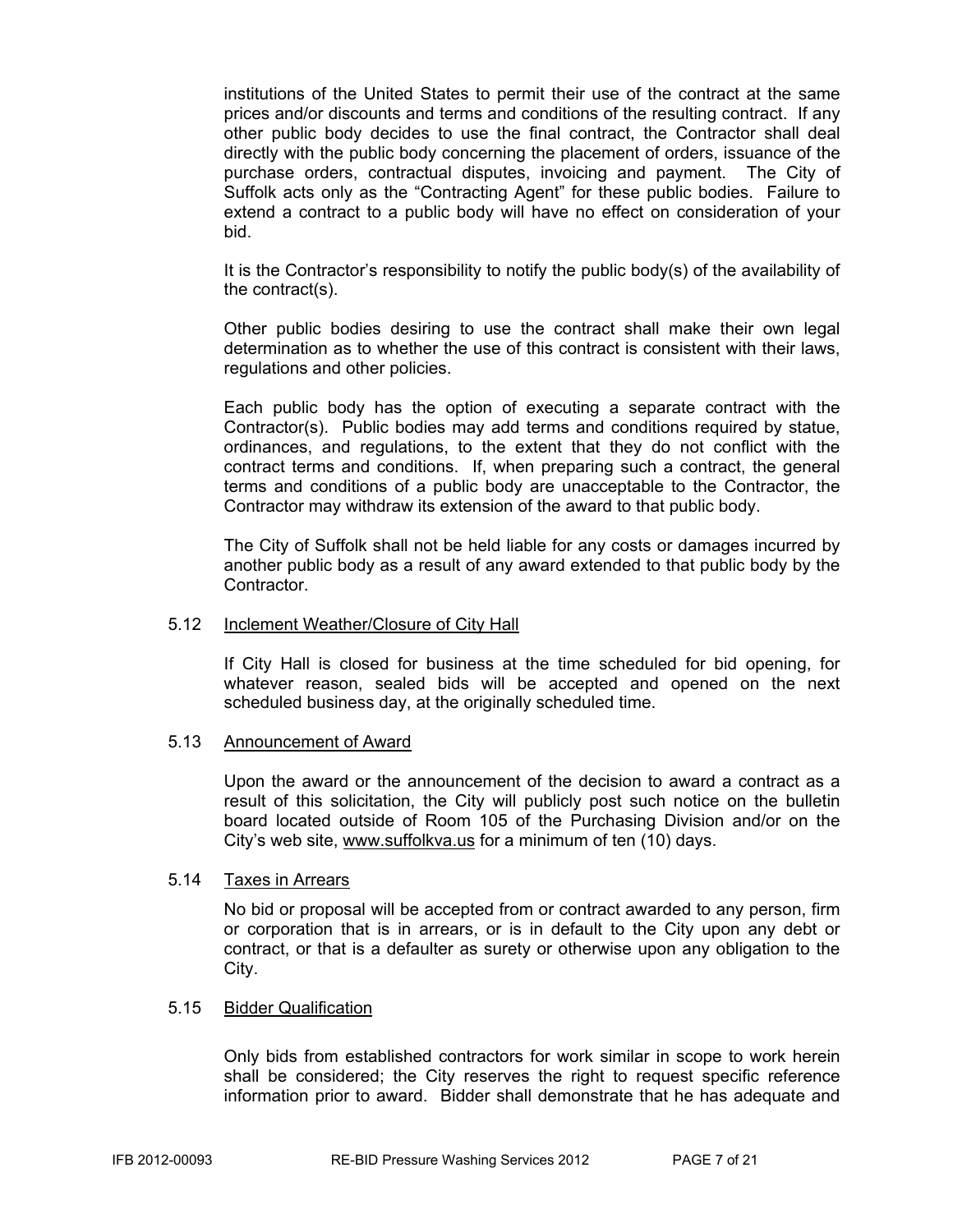appropriate manpower, tools and equipment to respond and perform in accordance with the provisions herein.

The City may, at its option, disqualify a bidder and reject his bid for cause. Reasons deemed to be sufficient for this action shall include, but not be limited to, the following:

- **Evidence of collusion among bidders.**
- Receipt of more than one bid on any project from an individual, or from a corporation. This restriction does not apply to subcontractors
- Default on any previous contract.
- For unreasonable failure to complete a previous contract within the specified time or for being in arrears on an existing contract without reasonable cause for being in arrears.
- Inability to perform as revealed by an investigation of the Bidder's financial statement, experience and/or plant and equipment.

#### **6.0 CONTRACT TERMS AND CONDITIONS**

The resulting contract with the successful bidder will be subject to the following terms and conditions:

#### 6.1 License Requirement

All firms doing business in the City of Suffolk are required to be licensed in accordance with the City of Suffolk business license ordinance.

Wholesale and retail merchants without a business location in the City of Suffolk are exempt from this requirement. Any questions concerning business licenses should be directed to the Commissioner of the Revenue's Office, telephone (757) 514-4260.

#### 6.2 Insurance

Contractor shall purchase and maintain the following insurance coverage:

- a. Workers Compensation As statutorily required by the Commonwealth of Virginia. Employers Liability, minimum requirement of \$1,000,000.
- b. Commercial General Liability
	- Minimum Limits

General Liability:

- \$1,000,000 General Aggregate Limit
- \$1,000,000 Products & Completed Operations
- \$1,000,000 Personal and Advertising Injury
- \$1,000,000 Each Occurrence Limit
- \$ 50,000 Fire Damage Limit
- \$ 5,000 Medical Expense Limit
- c. Auto Liability insurance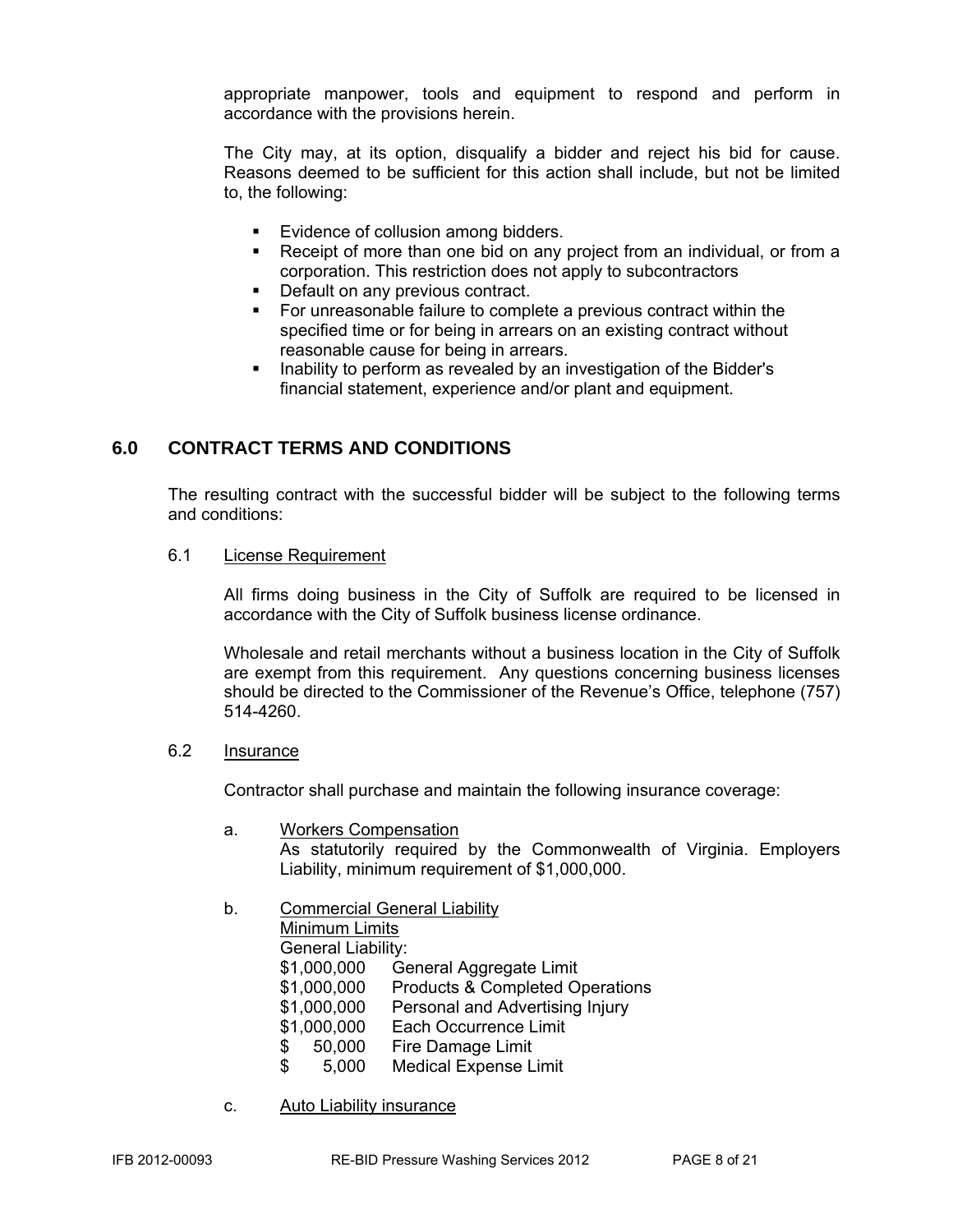Coverage sufficient to cover all vehicles owned, used, or hired by the Contractor, his agents, representatives, employees or subcontractors. Minimum Limits Automobile Liability: \$1,000,000 Combined Single Limit

- d. Coverage Provisions
	- 1. All deductibles or self-insured retention shall appear on the certificate(s).
	- 2. The City of Suffolk, its' officers/officials, employees, agents and volunteers shall be added as "additional insured" as their interests may appear. This provision does not apply to Professional Liability or Workers' Compensation/Employers' Liability.
	- 3. The CONTRACTOR'S insurance shall be primary over any applicable insurance or self-insurance maintained by the CITY.
	- 4. The CONTRACTOR shall provide 30 days written notice to the CITY before any cancellation, suspension, or void of coverage in whole or part, where such provision is reasonable.
	- 5. All coverage for CONTRACTOR'S subcontractors shall be subject to all of the requirements stated herein.
	- 6. All deductibles or self-insured retention shall appear on the certificate(s) and shall be subject to approval by the CITY. At the option of the CITY, the insurer shall reduce or eliminate such deductible or self-insured retention, or the CONTRACTOR shall be required to procure a bond guaranteeing payment of losses and related claims expenses.
	- 7. Failure to comply with any reporting provisions of the policy(s) shall not affect coverage provided the CITY, its officers/officials, agents, employees
	- 8. The insurer shall agree to waive all rights of subrogation against the CITY, its officers/officials, agents, employees or volunteers for any act, omission or condition of premises which the parties may be held liable by reason of negligence.
	- 9. The CONTRACTOR shall furnish the CITY certificates of insurance including endorsements affecting coverage. The certificates are to be signed by a person authorized by the insurance company(s) to bind coverage on its' behalf, if executed by a broker, notarized copy of authorization to bind, or certify coverage must be attached.
	- 10. All insurance shall be placed with insurers maintaining an A.M. Best rating of no less than an A: VII. If A.M. Best rating is less than A: VII, approval must be received from CITY's Risk Manager.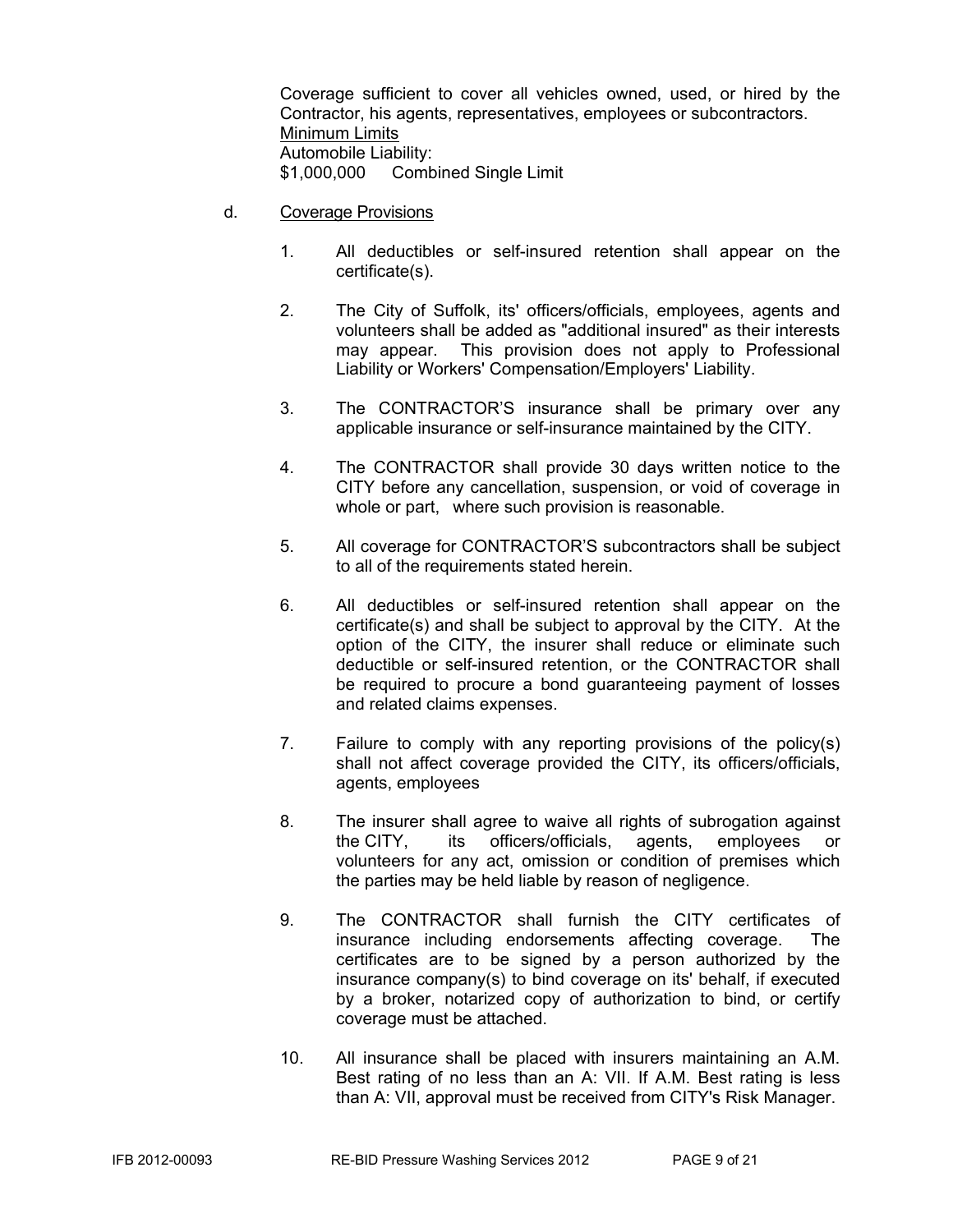11. All coverage designated herein shall be as broad as the Insurance Services Office (ISO) forms filed for use with the Commonwealth of Virginia.

#### 6.3 Hold Harmless Clause

The Contractor shall, during the term of the contract, defend, indemnify and hold harmless the City of Suffolk from and against any and all losses, damages, claims, fines, penalties, suits and costs, including bodily injury or death of any person(s), or loss or damage to property, as well as fines, assessments and penalties imposed by any authority which may arise out of any violations of law by, and all acts and omissions of the Contractor, the Contractor's agents, employees occurring in connection with the products, completed operations, and other services covered herein.

#### 6.4 Safety

All contractor and subcontractor performing services for the City are required and shall comply with all Occupational Safety and Health Administration (OSHA), State and City Safety and Occupational Health Standards and any other applicable rules and regulations. Also all contractors and subcontractors shall be held responsible for the safety of their employees and any unsafe acts or conditions that may cause injury or damage to any persons or property within and around the work site area under this contract.

#### 6.5 Anti-Discrimination

By submitting their bids, bidders certify to the City that they will conform to the provisions of the Federal Civil Rights Act of 1964, as amended, as well as the Virginia Fair Employment Contracting Act of 1975, as amended, where applicable, the Virginians with Disabilities Act, the Americans with Disabilities Act and 2.2-4311 of the Virginia Public Procurement Act (VPPA). If the award is made to a faith-based organization, the organization shall not discriminate against any recipient of goods, services, or disbursements made pursuant to the contract on the basis of the recipient's religion, religious belief, refusal to participate in a religious practice, or on the basis of race, age, color, gender or national origin and shall be subject to the same rules as other organizations that contract with public bodies to account for the use of the funds provided; however, if the faith-based organization segregates public funds into separate accounts, only the accounts and programs funded with public funds shall be subject to audit by the public body. (Code of Virginia 2.2.4343.1E).

In every contract over \$10,000 shall include the following provisions:

- 1. During the performance of this contract, the contractor agrees as follows:
	- a. The contractor will not discriminate against any employee or applicant for employment because of race, religion, color, sex, national origin, age, disability, service disabled veterans or any other basis prohibited by state law relating to discrimination in employment, except where there is a bona fide occupational qualification reasonably necessary to the normal operation of the contractor. The contractor agrees to post in conspicuous places,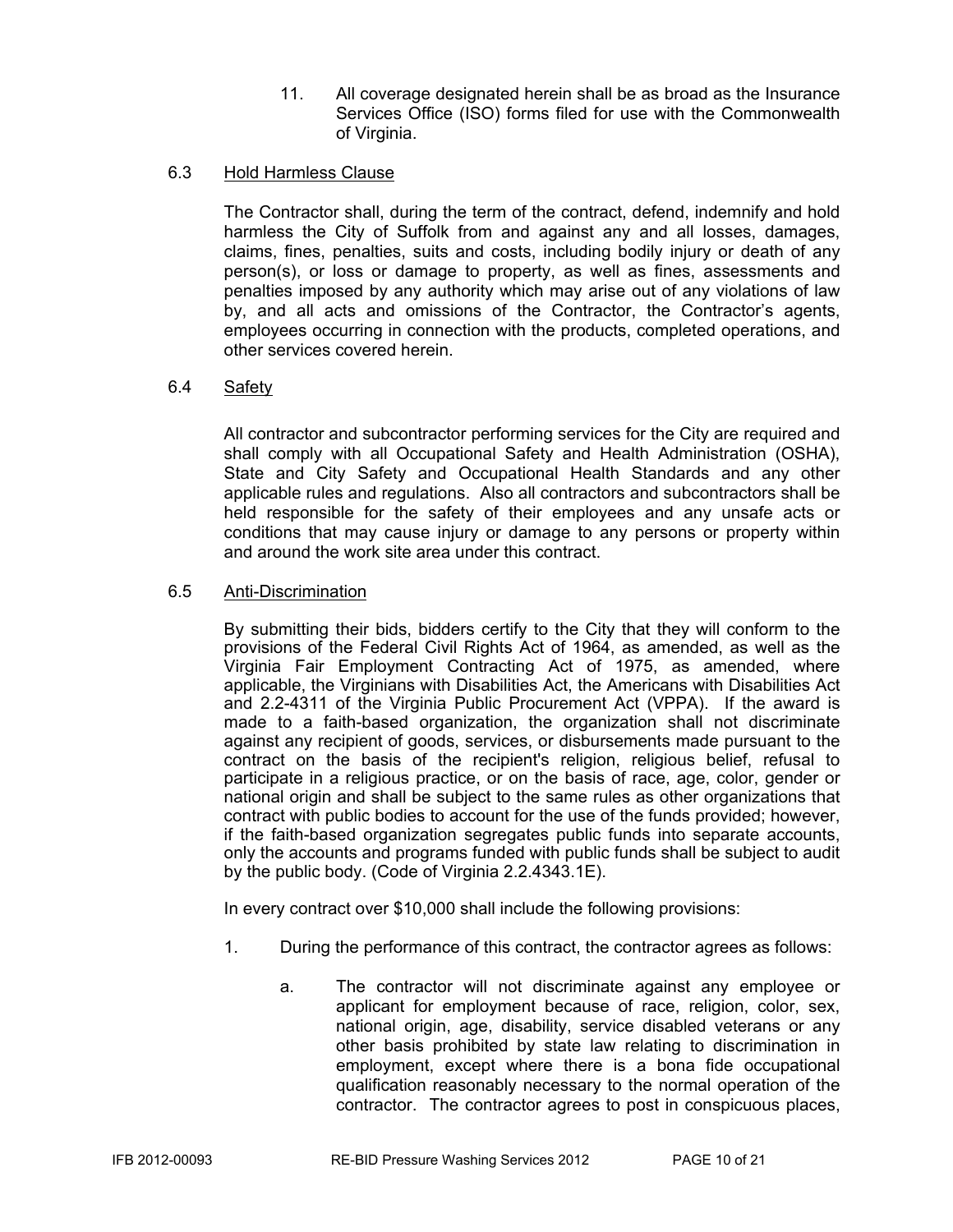available to employees and applicants for employment, notices setting forth the provisions of this nondiscrimination clause.

- b. The contractor, in all solicitations or advertisements for employees placed by or on behalf of the contractor, will state that such contractor is an equal opportunity employer.
- c. Notices, advertisements and solicitations placed in accordance with federal law, rule or regulation shall be deemed sufficient for the purpose of meeting these requirements.
- 2. The contractor will include the provisions of No. 1 above in every subcontract or purchase order over \$10,000, so that the provisions will be binding upon each subcontractor or vendor.

#### 6.6 Ethics in Public Contracting

By submitting a bid, the bidder certifies that their bid is made without collusion or fraud and that they have not offered or received any kickbacks or inducements from any other bidder, supplier, manufacturer or subcontractor in connection with their bid, and that they have not conferred on any public employee having official responsibility for this procurement transaction any payment, loan subscription, advance, deposit of money, services or anything of more than nominal value, present or promised, unless consideration of substantially equal or greater value was exchanged. (Code of Virginia 2.2-4367)

#### 6.7 Compliance with Federal Immigration Law

Contractor does not, and shall not during the performance of the contract for goods and services in the Commonwealth of Virginia, knowingly employ an unauthorized alien as defined in the Federal Immigration Reform and Control Act of 1986.

#### 6.8 Debarment Status

By submitting a bid, bidders certify that they are not currently debarred by the Commonwealth of Virginia from submitting bids or proposals on contracts for the type of goods and/or services covered by this solicitation, nor are they an agent of any person or entity that is currently so debarred.

#### 6.9 Antitrust

By entering into a contract, the contractor conveys, sells, assigns, and transfers to the City of Suffolk all rights, title and interest in and to all causes of action it may now have or hereafter acquire under the antitrust laws of the United States and the Commonwealth of Virginia, relating to the particular goods or services purchased or acquired by the City of Suffolk under said contract.

#### 6.10 Drug-free Workplace

During the performance of this contract, the contractor agrees to (i) provide a drugfree workplace for the contractor's employees; (ii) post in conspicuous places, available to employees and applicants for employment, a statement notifying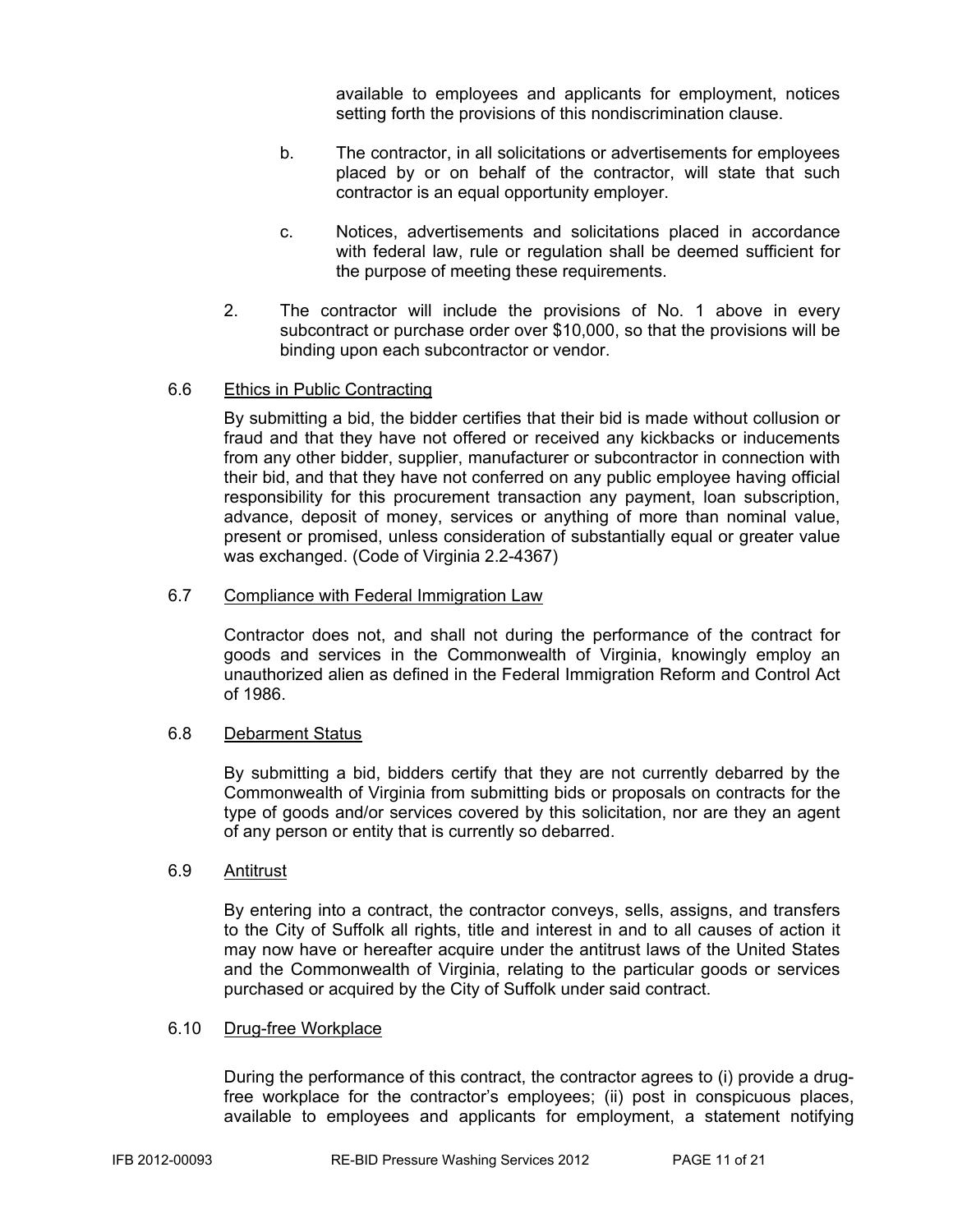employees that the unlawful manufacture, sale, distribution, dispensation, possession, or use of a controlled substance or marijuana is prohibited in the contractor's workplace and specifying the actions that will be taken against employees for violations of such prohibition; (iii) state in all solicitations or advertisements for employees placed by or behalf of the contractor that the contractor maintains a drug-free workplace; and (iv) include the provisions of the foregoing clauses in every subcontract or purchase order of over \$10,000, so that the provisions will be binding upon each subcontractor or vendor.

For the purpose of this section, "drug-free workplace" means a site for the performance of work done in connection with a specific contract awarded to a contractor in accordance with this chapter, the employees of whom are prohibited from engaging in the unlawful manufacture, sale, distribution, dispensation, possession, or use of a controlled substance or marijuana during the performance of the contract.

#### 6.11 Exemption from Taxes

The City is exempt from State Sales Tax and Federal Excise Tax. Tax Exemption Certificate indicating the City's tax exempt status will be furnished by the City of Suffolk.

#### 6.12 Faith-Based Organizations

City of Suffolk does not discriminate against faith-based organizations.

#### 6.13 Substitutions

NO substitutions or cancellations permitted after award without written approval by the Purchasing Agent.

#### 6.14 Method of Payment

Contractor shall submit invoices in duplicate for each delivery, such statement to include detailed breakdown of all charges, and shall be based on completion of tasks or deliverables.

Invoices shall be submitted to using departments.

Upon acceptance of work, the City will render payment within forty-five (45) days of receipt of invoice. Interest shall accrue at the rate of one percent per month. Unless otherwise provided under the terms of this CONTRACT, interest for late payments shall not exceed one percent (1%) per month.

Individual contractors shall provide their social security numbers, and proprietorships, partnerships, and corporations shall provide their federal employer identification number on the pricing form.

#### 6.15 Payments to Subcontractors

Within seven (7) days after receipt of monies paid by the City for work performed by a subcontractor under this contractor, the contractor shall either: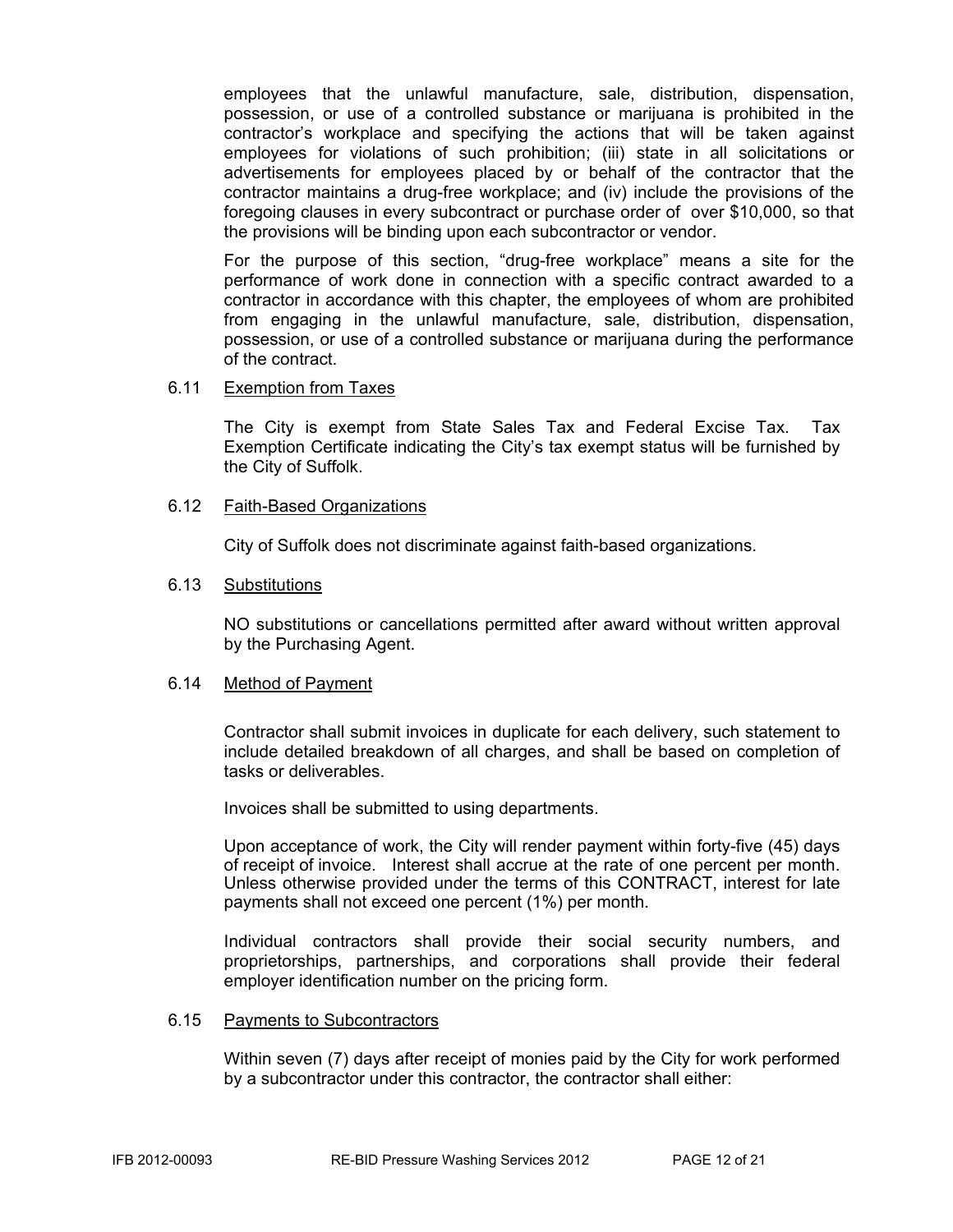- a. Pay the subcontractor for the proportionate share of the total payment received from the City attributable to the work performed by the subcontractor under this contract; or
- b. Notify the City and subcontractor, in writing, of his intention to withhold all or a part of the subcontractor's payment and the reason for non-payment.

The contractor shall pay interest to the subcontractor on all amounts owed that remain unpaid beyond the seven (7) day period except for amounts withheld as allowed in item b above.

Payments to subcontractor shall be made in accordance with § 2.2-4354 of Code of Virginia (1950), as amended. Unless otherwise specified in the contract, interest shall accrue at the rate of one percent (1%) per month.

#### 6.16 Non-Assignment

This contract may not be assigned in whole or in part without the written consent of the Purchasing Agent.

#### 6.17 Termination without Cause

The City may at any time, and for any reason, terminate this Contract by written notice to contractor specifying the termination date, which shall be not less than thirty (30) days from the date such notice is mailed.

Notice shall be given to contractor by certified mail/return receipt requested at the address set forth in contractor's Bid or as provided in this Contract.

In the event of such termination, contractor shall be paid such amount as shall compensate contractor for the work satisfactorily completed, and accepted by the City, at the time of termination.

If the City terminates this Contract, contractor shall withdraw its personnel and equipment, cease performance of any further work under this Contract, and turn over to the City any work completed or in process for which payment has been made.

#### 6.18 Termination with Cause/Default/Cancellation

In the event that contractor shall for any reason or through any cause be in default of the terms of this Contract, the City may give contractor written notice of such default by certified mail/return receipt requested at the address set forth in Contractor's Bid/Proposal or as provided in this contract.

Unless otherwise provided, contractor shall have ten (10) days from the date such notice is mailed in which to cure the default. Upon failure of contractor to cure the default, the City may immediately cancel and terminate this contract as of the mailing date of the default notice.

Upon termination, contractor shall withdraw its personnel and equipment, cease performance of any further work under the contract, and turn over to the City any work in process for which payment has been made.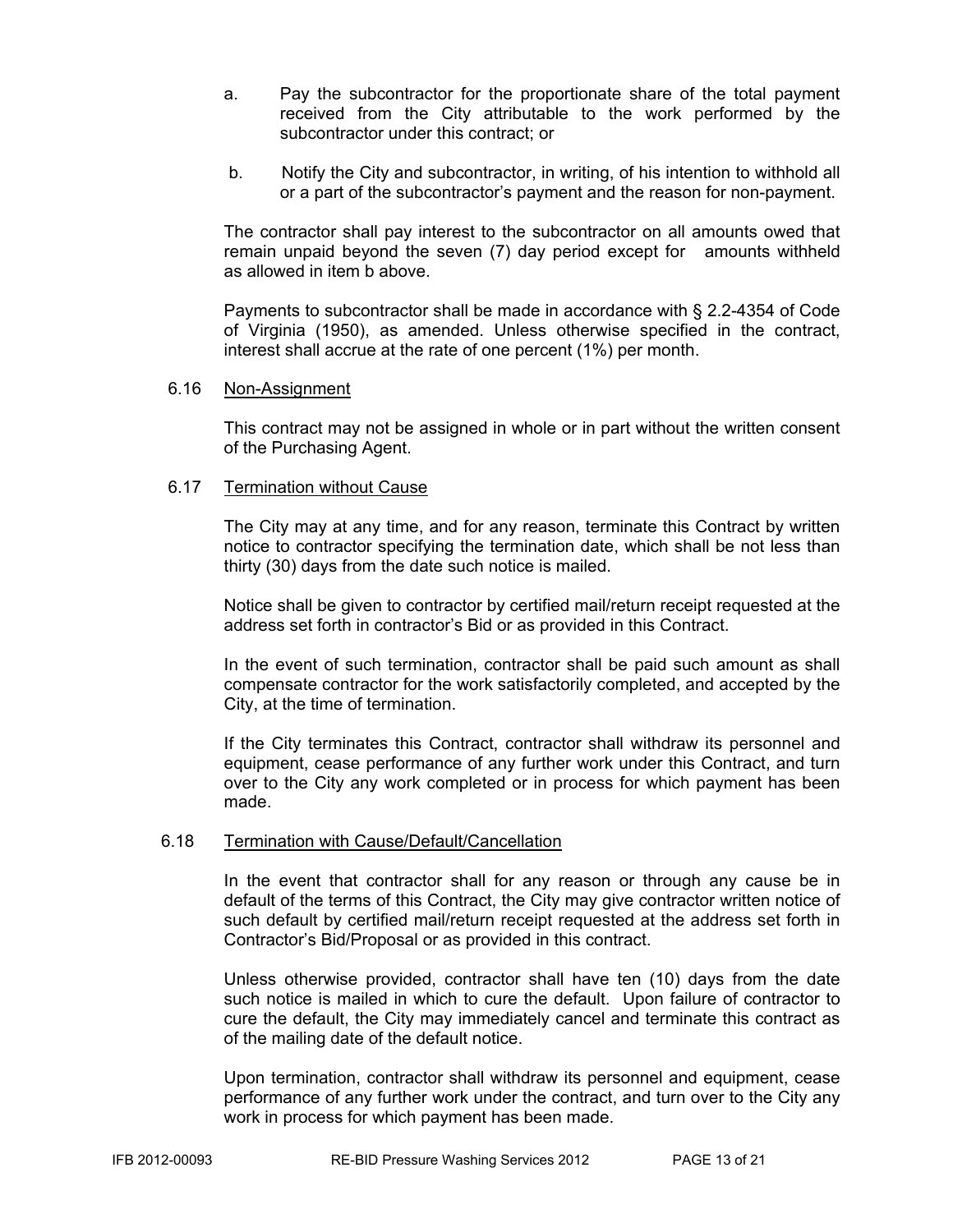In the event of violations of law, safety or health standards and regulations, this contract may be immediately cancelled and terminated by the City and provisions herein with respect to opportunity to cure default shall not be applicable.

#### 6.19 Non-Appropriation – Availability of Funds

It is understood and agreed between the parties hereto that the City shall be bound and obligated hereunder only to the extent that the funds shall have been appropriated and budgeted for the purpose of this contract. In the event funds are not appropriated and budgeted in any fiscal year for payments due under this contract, the City shall immediately notify contractor of such occurrence and this contract shall terminate on the last day of the fiscal year for which the appropriation was made without penalty or expense to the City of any kind whatsoever.

#### 6.20 Changes and Additions

It shall be the responsibility of the Contractor to notify the City, in writing, of any necessary modifications or additions in the Scope of this Agreement. Compensation for changes or additions in the Scope of this Agreement will be negotiated and approved by the City, in writing.

It is understood and agreed to by both the City and the Contractor that such modifications or additions to this Agreement shall be made only by the full execution of the City's standard Agreement change order form. Furthermore, it is understood and agreed by both parties that any work done by the Contractor on such modification or addition to this Agreement prior to the City's execution of its standard Agreement change order form shall be at the total risk of the Contractor and said work may not be compensated by the City.

#### 6.21 Severability

If any part, term, or provision of this agreement, shall be found by the Court to be legally invalid or unenforceable, then such provision or portion thereof, shall be performed in accordance with applicable laws. The invalidity or unenforceability of any provision or portion of any contract document shall not affect the validity of any other provision or portion of the contract document.

#### 6.22 Conflict of Interest

Contractor shall not accept or receive commissions or other payments from third parties for soliciting, negotiating, procuring, or effecting insurance on behalf of the City.

#### 6.23 Responsibility of Contractor

The Contractor shall, without additional costs or fee to the City, correct or revise any errors or deficiencies in his performance. Neither the City's review, approval or acceptance of, nor payment for any of the services required under this Agreement shall be deemed a waiver of rights by the City, and the Contractor shall remain liable to the City for all costs which are incurred by the City as a result of the Contractor's negligent performance of any of the services furnished under this Agreement.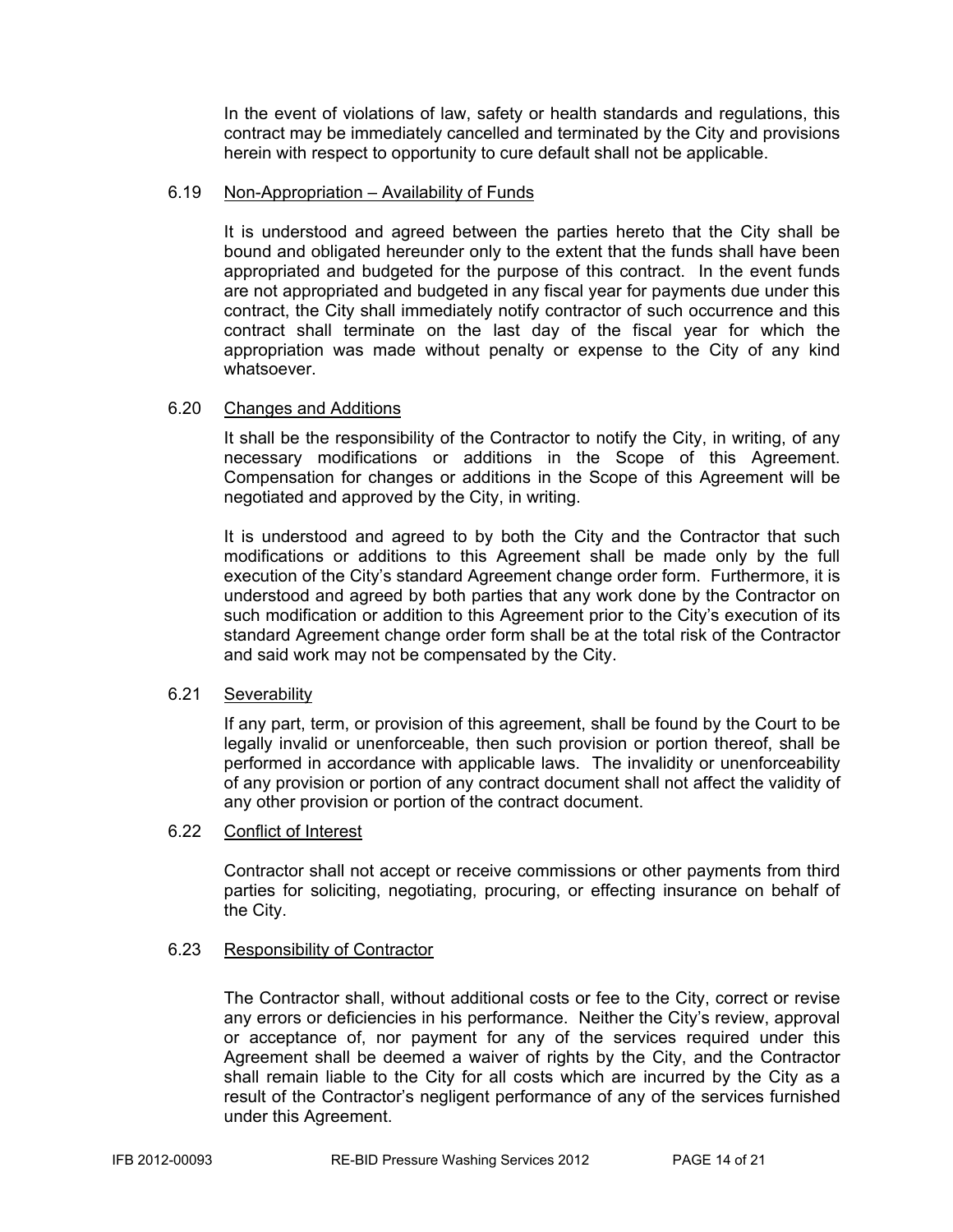#### 6.24 Controlling Law; Venue; Pending/during Litigation

This Agreement is made, entered into, and shall be performed in the City of Suffolk, Virginia, and shall be governed by the applicable laws of the Commonwealth of Virginia without regard to its conflict of law rules. In the event of litigation concerning this Agreement, the parties agree to the exclusive jurisdiction and venue of the Circuit Court of the City of Suffolk, Virginia; however, in the event that the federal court has jurisdiction over the matter, then the parties agree to the exclusive jurisdiction and venue of the U.S. District Court for the Eastern District of Virginia, Norfolk Division.

The Contractor shall not cause a delay in services because of the pending or during litigation proceedings, except with the express, written consent of the City or written instruction/order from the Court.

#### 6.25 Applicable Laws

This contract shall be governed in all respects by the laws of the Commonwealth of Virginia. Any judicial action shall be filed in the Commonwealth of Virginia, City of Suffolk.

#### 6.26 Compliance with State Law, Foreign and Domestic Business authorized to Transact Business in the Commonwealth (VPPA §2.2 – 4311.2)

A bidder or offeror organized or authorized to transact business in the Commonwealth pursuant to Title 13.1 or Title 50 is to include in its bid or proposal the identification number issued to it by the State Corporation Commission. Any bidder or offeror that is not required to be authorized to transact business in the Commonwealth as a foreign business entity under Title 13.1 or Title 50 or as otherwise required by law shall include in its bid or proposal a statement describing why the bidder or offeror is not required to be so authorized. A public body may void any contract with a business if the business fails to remain in compliance with the provisions of this section.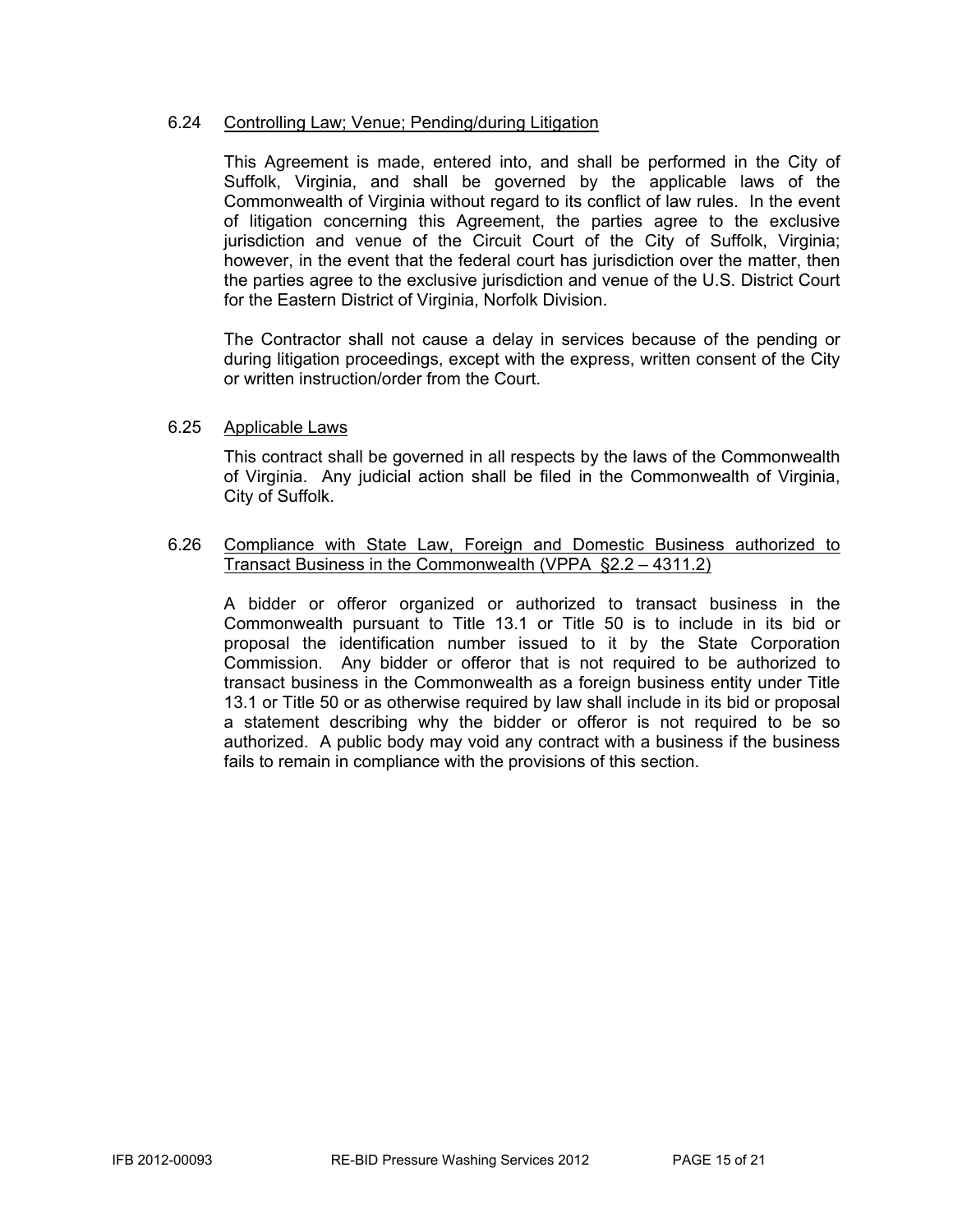### **BID FORM**

Purchasing Division **DUE:** *May 1, 2012* Suffolk, VA 23434

**TO:** City of Suffolk **BID:** Pressure Washing Services P.O. Box 1858 **TIME:** 3:00 p.m., Local

**\_\_\_\_\_\_\_\_\_\_\_\_\_\_\_\_\_\_\_\_\_\_\_\_\_\_\_\_\_\_\_\_(Company)** offers to furnish all labor, equipment, vehicles/transportation, materials, permits and fees, and insurance required to provide annual pressure washing services for the City of Suffolk in accordance with all specifications, terms, and conditions herein.

Quote firm price per man hour (including all overhead costs) to furnish all transportation, labor, equipment, insurance, etc. to provide annual pressure washing services for the City of Suffolk.

#### **Costs for Normal Working Hours**

Monday through Friday - 8:00 a.m. to 5:00 p.m.

Pressure Wash  $\quad \$ 

Graffiti Removal  $\qquad \qquad \$ 

#### **Costs for Holidays and Other than Normal Working Hours**

Pressure Wash  $\qquad \qquad \text{``} \qquad \qquad \text{``}$  per square foot

Graffiti Removal  $\quad \$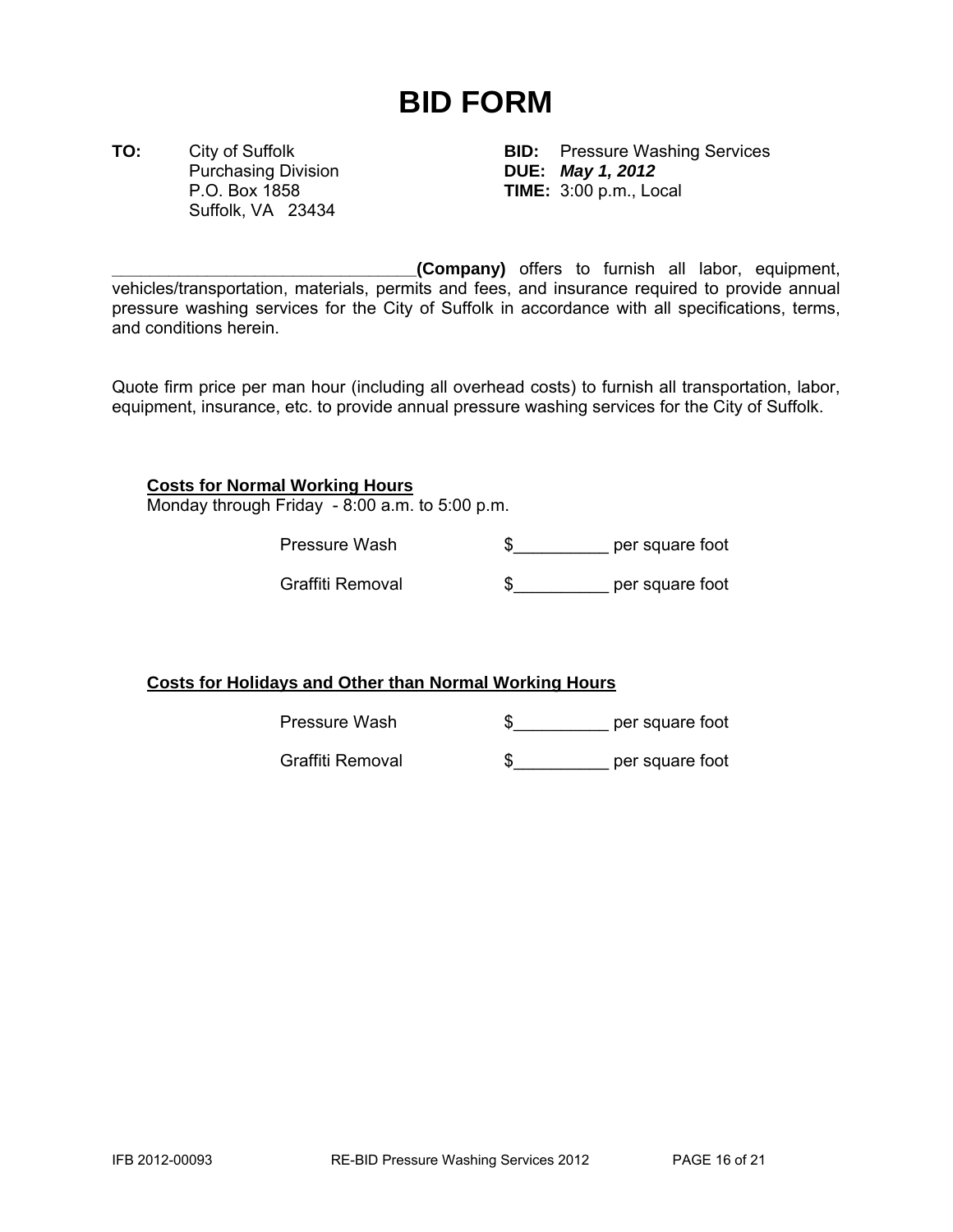**FOR EVALUATION PURPOSES**, *insert the above unit pricing into the following Scenarios. Building sizes are estimated and do not reflect specific buildings.* 

**SCENARIO NO. 1:** *Normal Working Hours (8 a.m. to 5 p.m.)* 

*Pressure wash a 1 story office building approximately 40,000 sq ft.* 

**SCENARIO NO. 1 TOTAL: \$\_\_\_\_\_\_\_\_\_\_\_\_\_\_\_\_\_** 

**SCENARIO NO. 2: Other than Normal Working Hours (nights, weekends, holidays)** 

*Pressure wash a 1 story building approximately 75,000 sq ft.* 

**SCENARIO NO. 2 TOTAL: \$\_\_\_\_\_\_\_\_\_\_\_\_\_\_\_\_\_** 

**GRAND TOTAL (Scenarios 1 & 2) \$\_\_\_\_\_\_\_\_\_\_\_\_\_\_\_\_\_\_** 

| Bidder has included Anticollusion Statement with bid.  | Yes/No (Circle one) |
|--------------------------------------------------------|---------------------|
| Bidder has included certificate of insurance with bid. | Yes/No (Circle one) |
| Bidder has included SCC form and number assigned       | Yes/No (Circle one) |

**Manpower:** The Contractor has \_\_\_\_\_\_\_\_ (number) of employees available to his/her company to perform services as needed for this contract.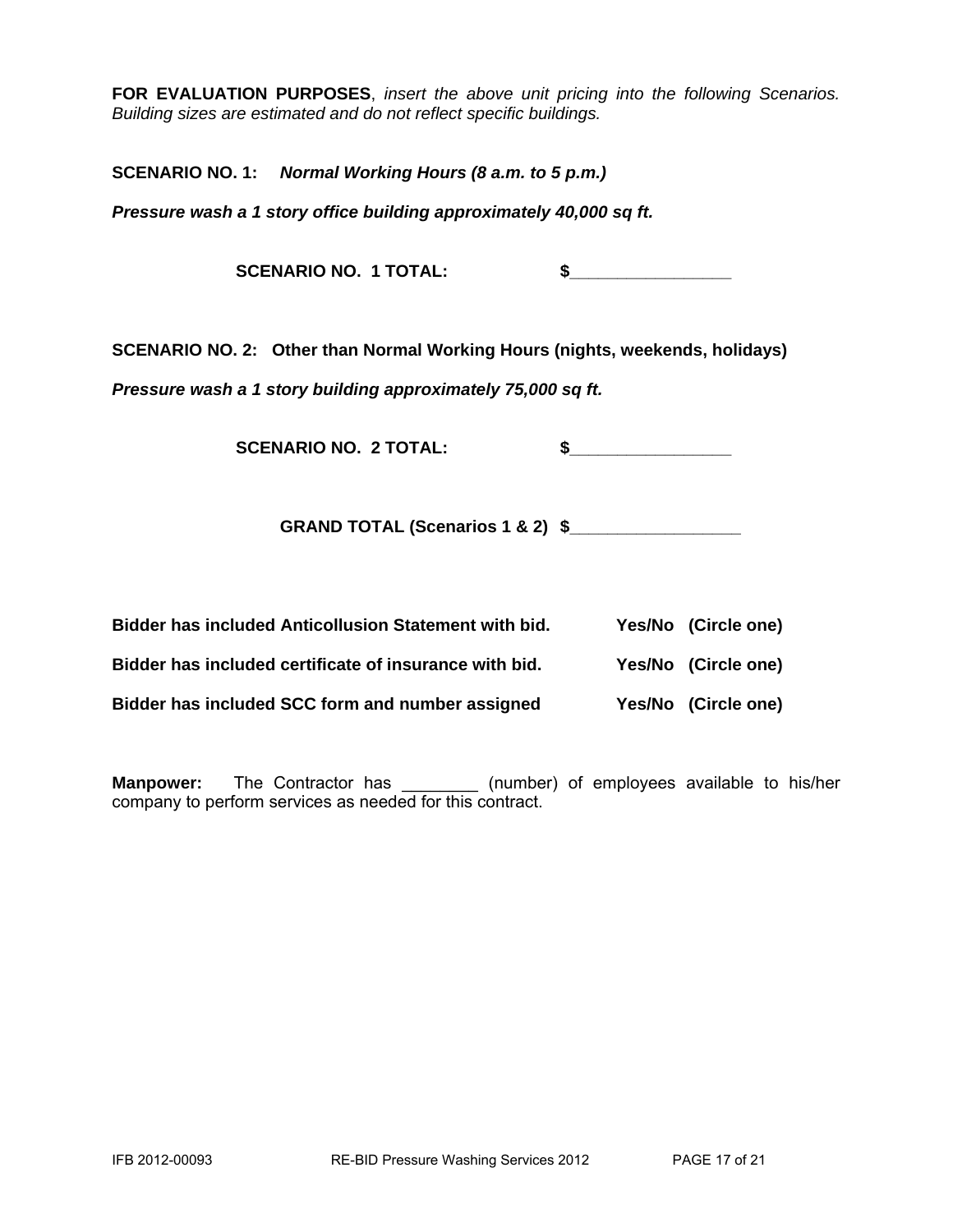*References:* Indicate below a listing of at least three (3) recent references for whom you have provided similar services. Include the date services were furnished and the name, address, and phone number of the person we have your permission to contact.

| <b>Client/Address</b>                                                                                                       | <b>Date</b> | <b>Contact Person</b> | <b>Phone No</b> |
|-----------------------------------------------------------------------------------------------------------------------------|-------------|-----------------------|-----------------|
| 1)<br><u> 1990 - Johann John Stoff, mars ar breithinn ar breithinn ar breithinn ar breithinn ar breithinn ar breithinn </u> |             |                       |                 |
| 2)                                                                                                                          |             |                       |                 |
| 3)                                                                                                                          |             |                       |                 |

 $\overline{\phantom{a}}$  ,  $\overline{\phantom{a}}$  ,  $\overline{\phantom{a}}$  ,  $\overline{\phantom{a}}$  ,  $\overline{\phantom{a}}$  ,  $\overline{\phantom{a}}$  ,  $\overline{\phantom{a}}$  ,  $\overline{\phantom{a}}$  ,  $\overline{\phantom{a}}$  ,  $\overline{\phantom{a}}$  ,  $\overline{\phantom{a}}$  ,  $\overline{\phantom{a}}$  ,  $\overline{\phantom{a}}$  ,  $\overline{\phantom{a}}$  ,  $\overline{\phantom{a}}$  ,  $\overline{\phantom{a}}$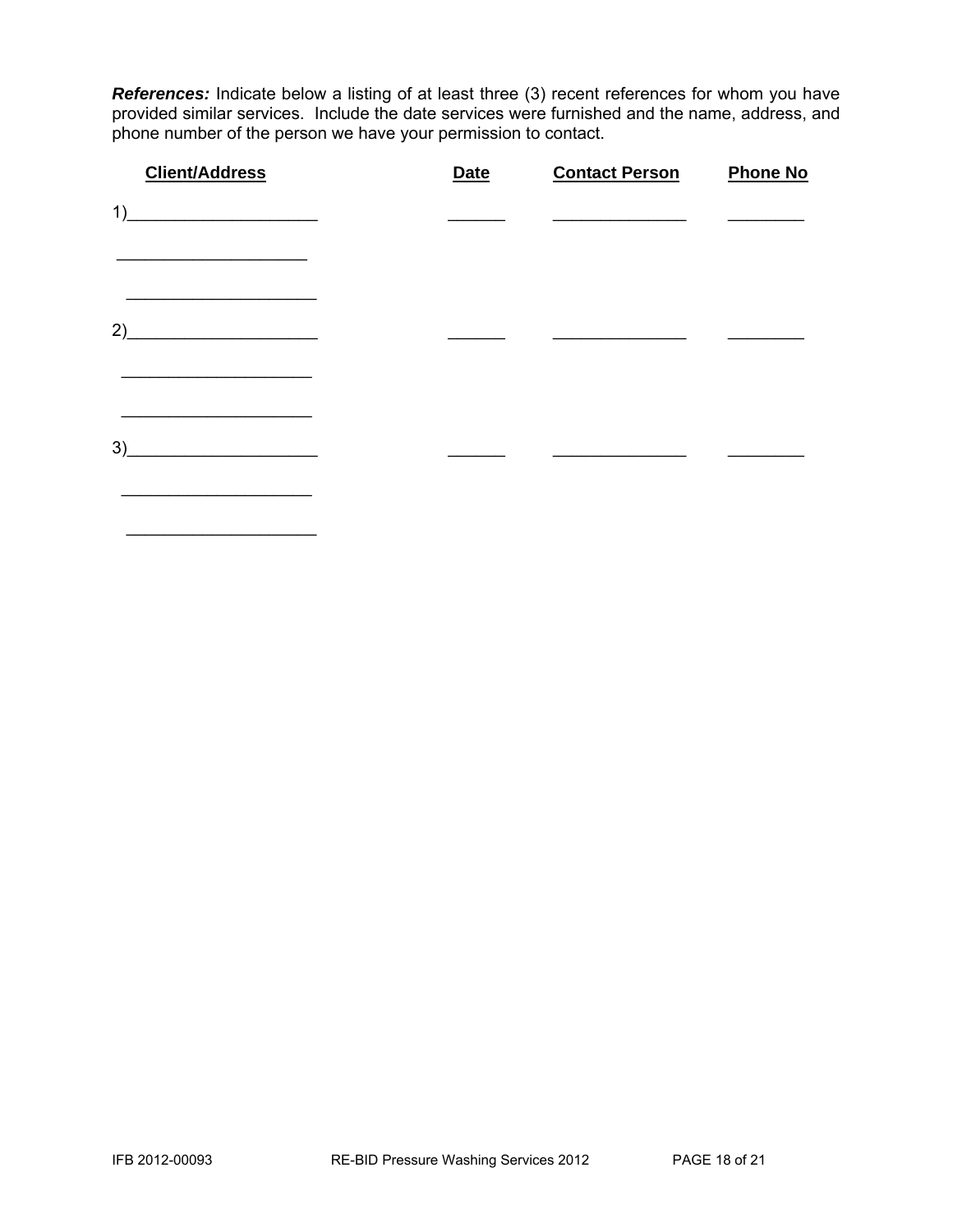| <b>Company Name</b>      | <u> 1980 - Johann Johann Stone, meil in der Stone aus der Stone aus der Stone aus der Stone aus der Stone aus der </u> |
|--------------------------|------------------------------------------------------------------------------------------------------------------------|
| <b>Address</b>           |                                                                                                                        |
|                          |                                                                                                                        |
| <b>Person Quoting</b>    | <u> 1989 - Johann Barbara, martin amerikan basal dan berasal dan berasal dalam basal dalam basal dalam basal dala</u>  |
| Telephone No.            |                                                                                                                        |
|                          | Cell Phone #__________________                                                                                         |
| Soc. Security # or FIN # |                                                                                                                        |

I certify that this bid is made without prior understanding, agreement, or connection with any corporation, firm, or person submitting a bid for the same equipment/materials/ service and is in all respects fair and without collusion or fraud. I understand that collusive bidding is a violation of State and Federal law and can result in fines, prison sentences and civil damage awards. I agree to abide by all conditions of this bid and certify that I am authorized to sign this bid for the bidder.

I certify by my signature below that I have received the documents associated with this bid and understand that the review for completeness of these bid documents and the understanding and comprehension of the bid specifications is solely my responsibility; based on this, by my signature below I waive all rights to further claims against the City of Suffolk that the document were incomplete or not understandable.

I certify that the bidder represented herein is eligible to bid with respect to all applicable sections of State and Local Government Conflict of Interest Act, Code of Virginia, Section 2.1-639.1 et. seq.

| $\ast$ | Signature_ | Jate |  |
|--------|------------|------|--|
|        |            |      |  |

**Title** 

\* Person signing bid should show title or authority to bind the firm in a contract.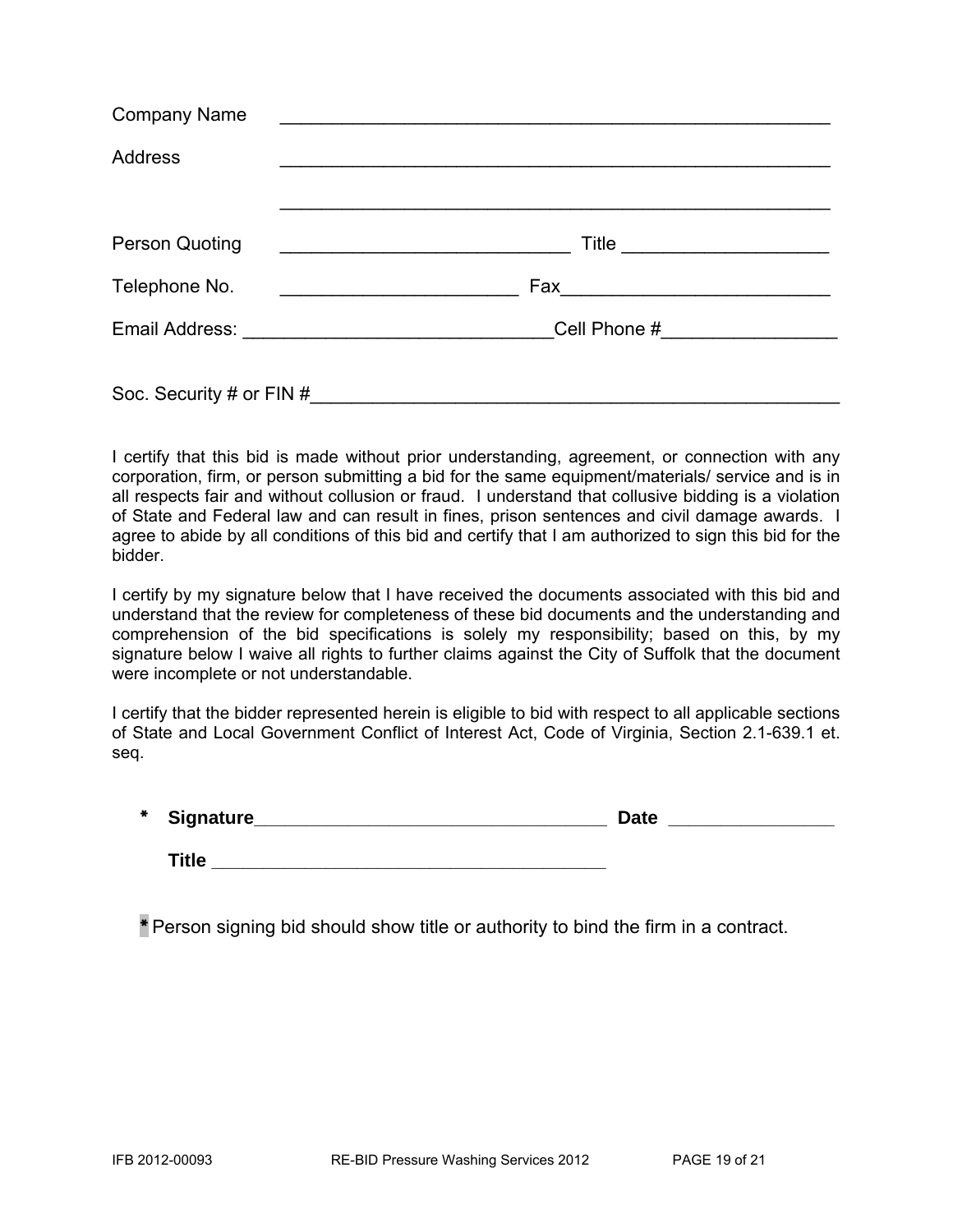#### PROOF OF AUTHORITY TO TRANSACT BUSINESS IN VIRGINIA THIS FORM MUST BE SUBMITTED WITH YOUR PROPOSAL/BID, FAILURE TO INCLUDE THIS FORM MAY RESULT IN REJECTION OF YOUR PROPOSAL/BID

Pursuant to Virginia Code §2.2-4311.2 an Offeror/Bidder organized or authorized to transact business in the Commonwealth pursuant to Title 13.1 or Title 50 of the Code of Virginia shall include in its proposal/bid the identification number issued to it by the State Corporation Commission ("SCC"). Any Offeror/Bidder that is not required to be authorized to transact business in the Commonwealth as a foreign business entity under Title 13.1 or Title 50 of the Code of Virginia or as otherwise required by law shall include in its proposal/bid a statement describing why the Offeror/Bidder is not required to be so authorized. Any Offeror/Bidder described herein that fails to provide the required information shall not receive an award unless a waiver of this requirement and the administrative policies and procedures establish to implement this section is granted by the City Manager, as applicable.

If this quote for goods or services is accepted by the City of Suffolk, Virginia the undersigned agrees that the requirements of the Code of Virginia Section §2.2-4311.2 have been met.

Please complete the following by checking the appropriate line that applies and providing the requested information.

A.\_\_\_\_\_\_ Offeror/Bidder is a Virginia business entity organized and authorized to transact business in Virginia by the SCC and such vendor's Identification Number issued to it by the SCC is

 $\mathcal{L}_\text{max}$  and  $\mathcal{L}_\text{max}$  and  $\mathcal{L}_\text{max}$ B. **Combinded Offeror/Bidder** is an out-of-state (foreign) business entity that is authorized to transact business in Virginia by the SCC and such vendor's identification Number issued to it by the SCC is

C. C. C. Cofferor/Bidder does not have an Identification Number issued to it by the SCC such vendor is not required to be authorized to transact business in Virginia by the SCC for the following reason(s): **Please attach additional sheets if you need to explain why such Offeror/Bidder is not required to be authorized to transact business in Virginia.** 

\_\_\_\_\_\_\_\_\_\_\_\_\_\_\_\_\_\_\_\_\_\_\_\_\_\_\_\_\_\_\_\_\_\_\_\_\_\_\_\_\_\_ Legal Name of Company (as listed on W-9)

\_\_\_\_\_\_\_\_\_\_\_\_\_\_\_\_\_\_\_\_\_\_\_\_\_\_\_\_\_\_\_\_\_\_\_\_\_\_\_\_\_\_

\_\_\_\_\_\_\_\_\_\_\_\_\_\_\_\_\_\_\_\_\_\_\_\_\_\_\_\_\_\_\_\_\_\_\_\_\_\_\_\_\_\_

\_\_\_\_\_\_\_\_\_\_\_\_\_\_\_\_\_\_\_\_\_\_\_\_\_\_\_\_\_\_\_\_\_\_\_\_\_\_\_\_\_\_

 $\mathcal{L}_\text{max}$  , and the set of the set of the set of the set of the set of the set of the set of the set of the set of the set of the set of the set of the set of the set of the set of the set of the set of the set of the

Legal Name of Offeror/Bidder

**Date** 

Authorized Signature

 $\mathcal{L}_\text{max}$  and  $\mathcal{L}_\text{max}$  and  $\mathcal{L}_\text{max}$ 

Print or Type Name and Title

#### **RETURN THIS PAGE WITH COPIES OF DOCUMENTATION**